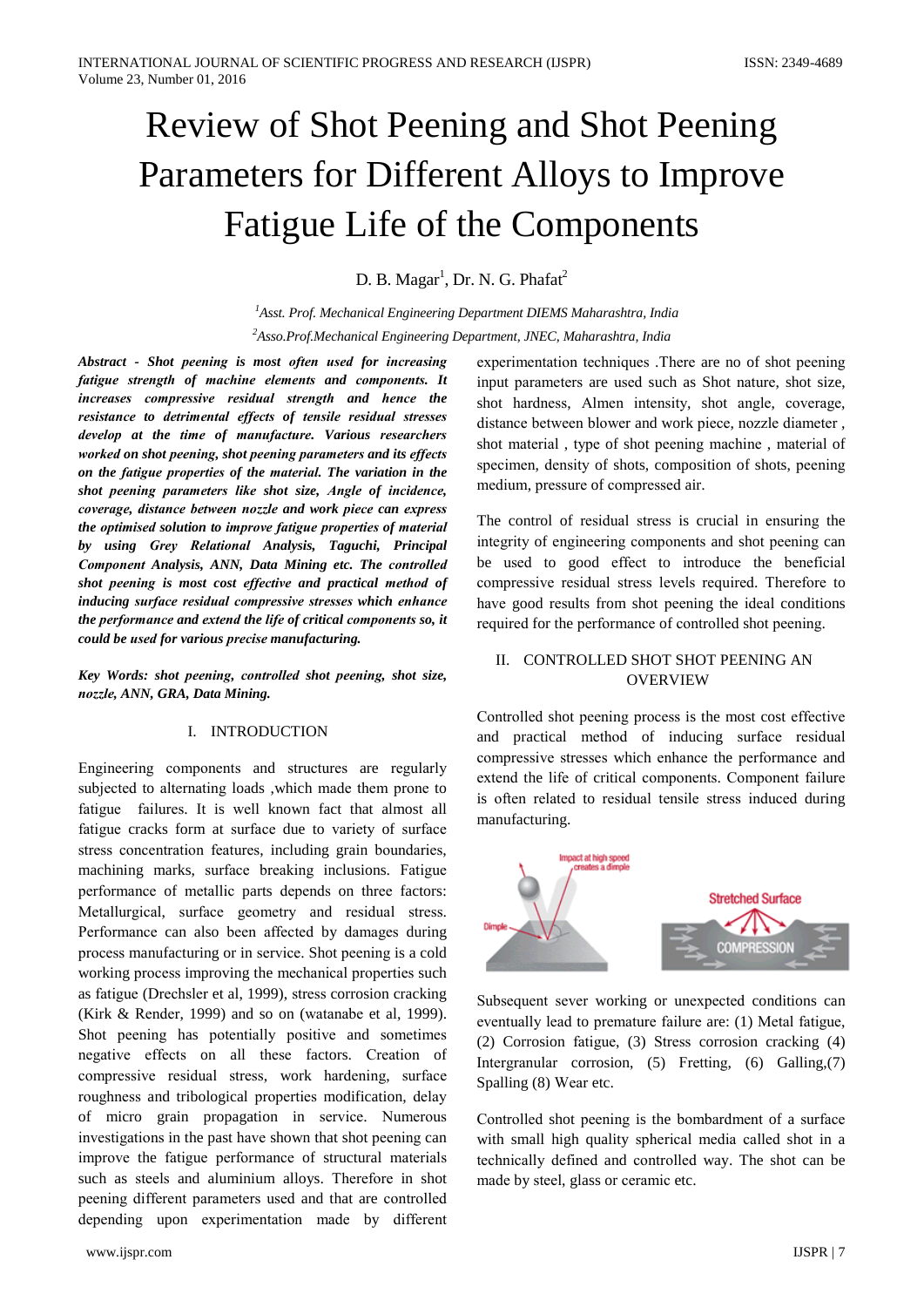Each shot striking the metal acts as a tiny peening hammer imparting a small indentation or dimple into the surface

#### 2. Shot peening parameters

#### 2.1 Angle of peening

Amplitude of compressive residual stress is maximum (about 60/70% of yield strength after cold working) when the shot direction is perpendicular to the surface of the part, and amplitude will decrease when angle will increase. This aspect characterise the quality of the process: strike impact direction badly oriented, or badly controlled during the process, will induce poor amplitude of compressive residual stress compared to the potential of the material. (Olivier Higounenc).



Angle of the impact is too important in the controlled shot peening because it decides the amplitude of the shot striked on the component. In shot peening the as angle increases from 0 to 90 the effect of the shot peening improves and at 90 deg angle the maximum amplitude of impact is attained

# 2.2 Shot size

Shot peening can eliminate or soften the damaging effect of surface defects, if the shot size is correctly adapted to the surface topography. If shot size is too big it can't remove tool marks and shot peening performance is poor. The different types of shots used in shot peening i. e The material of shots, shape of shots, size(dia) of the shots etc.



These are some variations in the shots. Shot plays an important role in the shot peening

#### 2.3 Coverage

Coverage is the percentage of area that has been impacted by the shots during the shot peening. In this process the shots (balls) of circular shape strikes on the surface of the component and that makes the indentation on the surface of the component. It is closely analogous to the spraying on the surface. The percentage of coverage is calculated by the Avrami's equation C=100(1-exp  $(-\pi^2 R.t)$ )

Where  $r$  is the impression  $R$  is the rate of creation of impressions, t is the time during which the impressions created.

# **III. EXPERIMETATION COMPARISONS**

(Frack petit & Renaud) selected the shot peening parameters as Shot density, Hardness and size of the shot, Nozzle characteristics (diameter, deflection angle, length), Air pressure, Impact angle, Distance from nozzle to work piece, Exposure time, number of passes, Linear and rotational speed of work piece relative to nozzle. To specify all the parameter it require more time so, the Almen intensity process can give the standard parameters, only shot type & size and peening coverage has to specify.

The specimen taken is test specimen of 17CrNiMo6 of size 10\*10\*100mm. Six parameters was tested at three different levels (low, medium, high). 108 set-ups were randomly allocated and total experimental sites was 132. Each experimental site was procssed with required conditions and X-ray measurement to determine residual stress profile.

Profiles were obtained to find the key values

- 1. The maximum compressive stress (RSM in Mpa)
- 2. The depth at which the maximum compressive stress occurs (DRSM, in  $\mu$ m)
- 3. The depth of shot peened outer layer (SPOL, in  $\mu$ m)
- 4. The surface residual stress before peening ( RSSi, in Mpa)
- 5. The surface residual stress after peening (RSSF, in MPa)

To carry out statistical analysis five responses were investigated

- 1. RSM, in MPa
- 2. DSRM. in um
- 3. SPOL, in um
- 4. RSSf, in Mpa
- 5. RSSf-RSSi.in MPa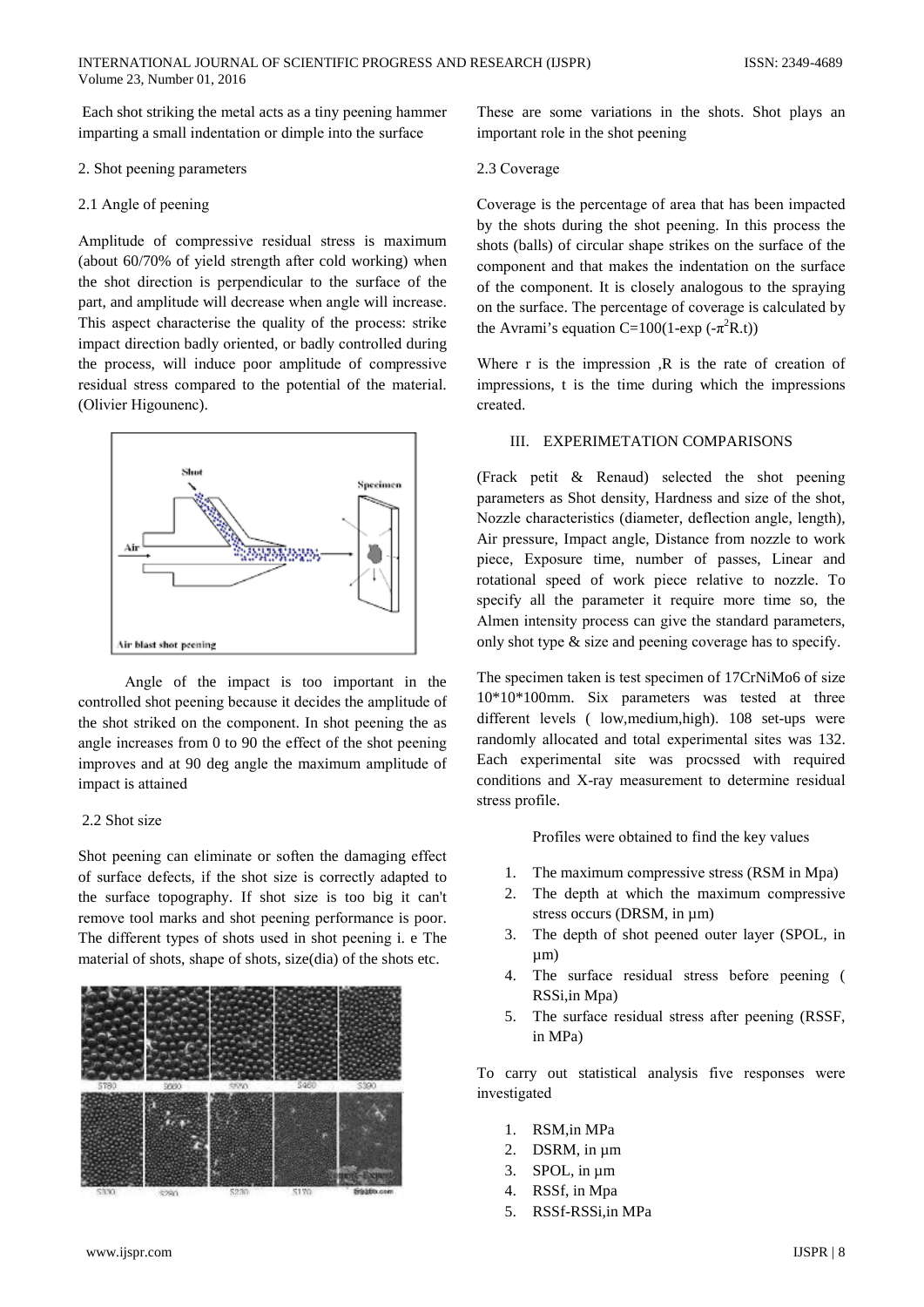Using these statistical calculations the optimum residual stressprofile could created.

(D.Lassithiotkis, et.al.) conducted the experiment to find the optimised parameters.material was SAE8620(Ni,Cr,Mo, steel) which was carburised, shot peening was carried out using ATX peening cabinet and S230H conditioned steel shot, residual stresses were measured by X-ray diffraction using Stresstech XSTRESS 3000residual stress analysers. From the work of (Petit  $&$  Renaud) the parameters are selected as peening time, pressure, mass, distance, angle. Two experimentations were carried out one by using taguchi for two levels and another is using Central Composite (CCDi) for five levels. The results were obtained from both the experiments. From first experiment it was observed that the angle of impact and mass flow rate is having most impact on surface residual stress and pressure have the most influence on maximum residual stress. The pressure and distance from the object are also significant for surface residual stress and depth but not for maximum residual stress.

(Ludian & wagner) specify the Coverage is one of the important parameter of shot peening as it affect more for inducing residual stresses in the components.

To specify the effect of the civerage the experiment conducted by them in which the specications was material age-hardening aluminium alloy Al2024 was taken. Shot were SCCW14with average size

0.36mm.mass flow rate  $45g/min$ , the distance between nozzle and workpiece surface 60mm, The Almen intensity was measured on conventional A-type and N-type Almen strips, Quantitative metallography (image C0 analysis was used to determine coverage degrees, the surface roughness was measured by a profilometer. Residual stresses induced were evaluated with the incremental hole drilling method using an oscillating drill with a 1.9 mm diameter driven by an air turbine with a rotational speed of about 200rpm.

The residual stresses induced are measured by strain guage rosetts at 10um depth. The above experiment is performed for 4, 20, 80 seconds resulted in coverage 16 % (low coverage), 53 %(medium coverage), and 100 % (full coverage) respectively. The coverage percentage increase is shown in the graph by plotting coverage time Vs peening time. The residual stress at the different surface depths is studied by another graph. The above experiment is concluded that low coverage $(16\%)$  can induce the compressive residual stresses in less amount, the intermediate coverge(53%) start the development of compressive residual stresses for increasing the fstigue life of the component, and the peening with full coverage (100%) resulting in highest improving the fatiguelife of the component.

(J.Solis Romero, et.al.) had the experiment for optimising the shot peening process poarameters. The parametersare selected as shot-S230, Air pressure-60 psi, Stand off distance-6in, Duration(passes) AT saturation point-8 sec and 100% coverage, Nozzle size-0.25 inch., Almen intesity-17A. (Dr.Lakhwinder Singh, et.al) had developed flow chart for optimisation of shot peening



# IV. RESIDUAL STRESS MEASUREMENT

There are various methods of measurement of residual stresses

# 4.1 Mechanical methods

Hole drilling method